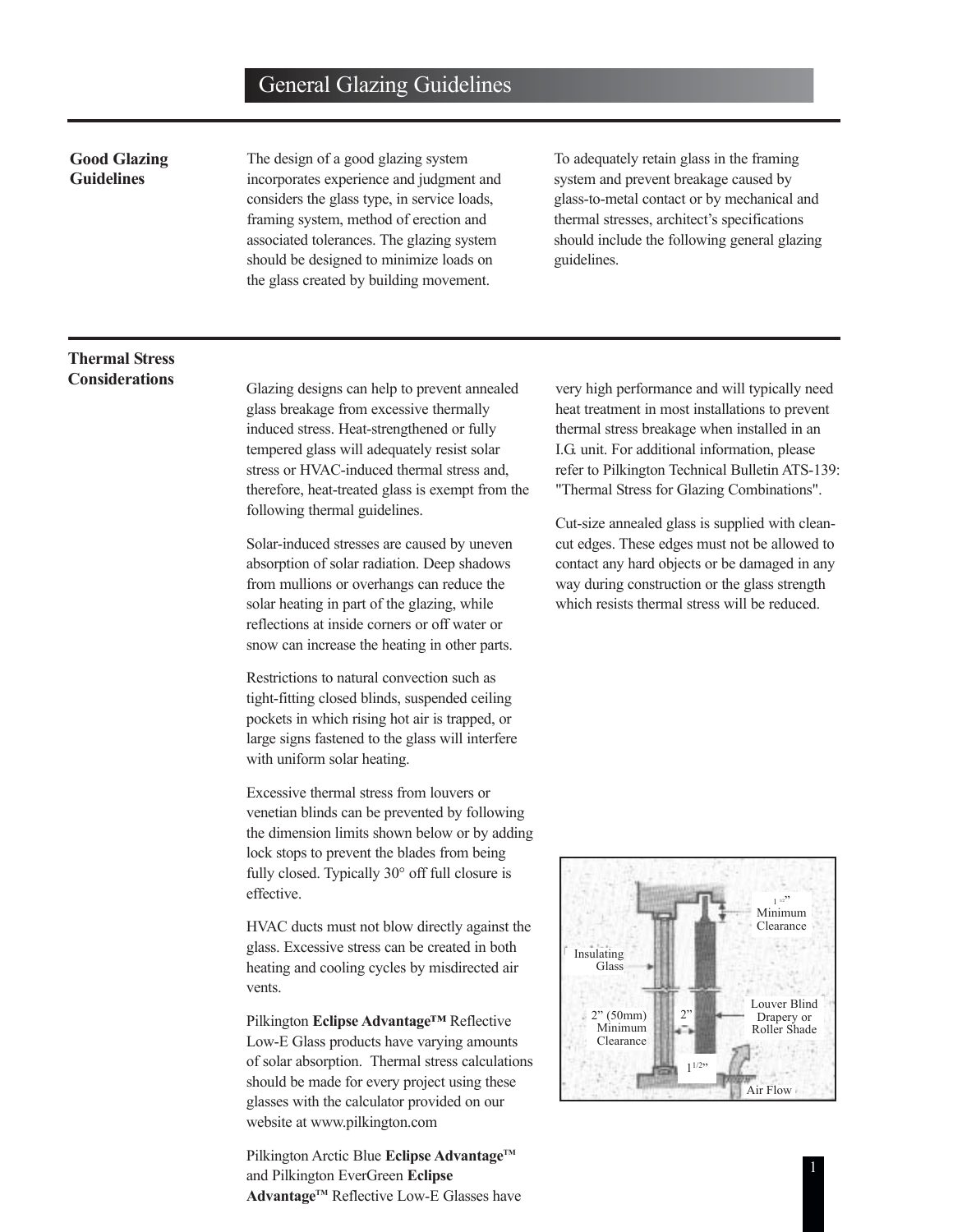**Framing System** The framing system must structurally support the glass under static and dynamic loads and provide openings within specified limits for squareness, corner offset and bow. These limits are:





Square . . . . . . . . 1/8" (3mm) difference in the lengths of the diagonals

Bow . . . . . . . . . .  $\frac{1}{16}$ " (1.6mm) in any 4' (1.22m) length of framing



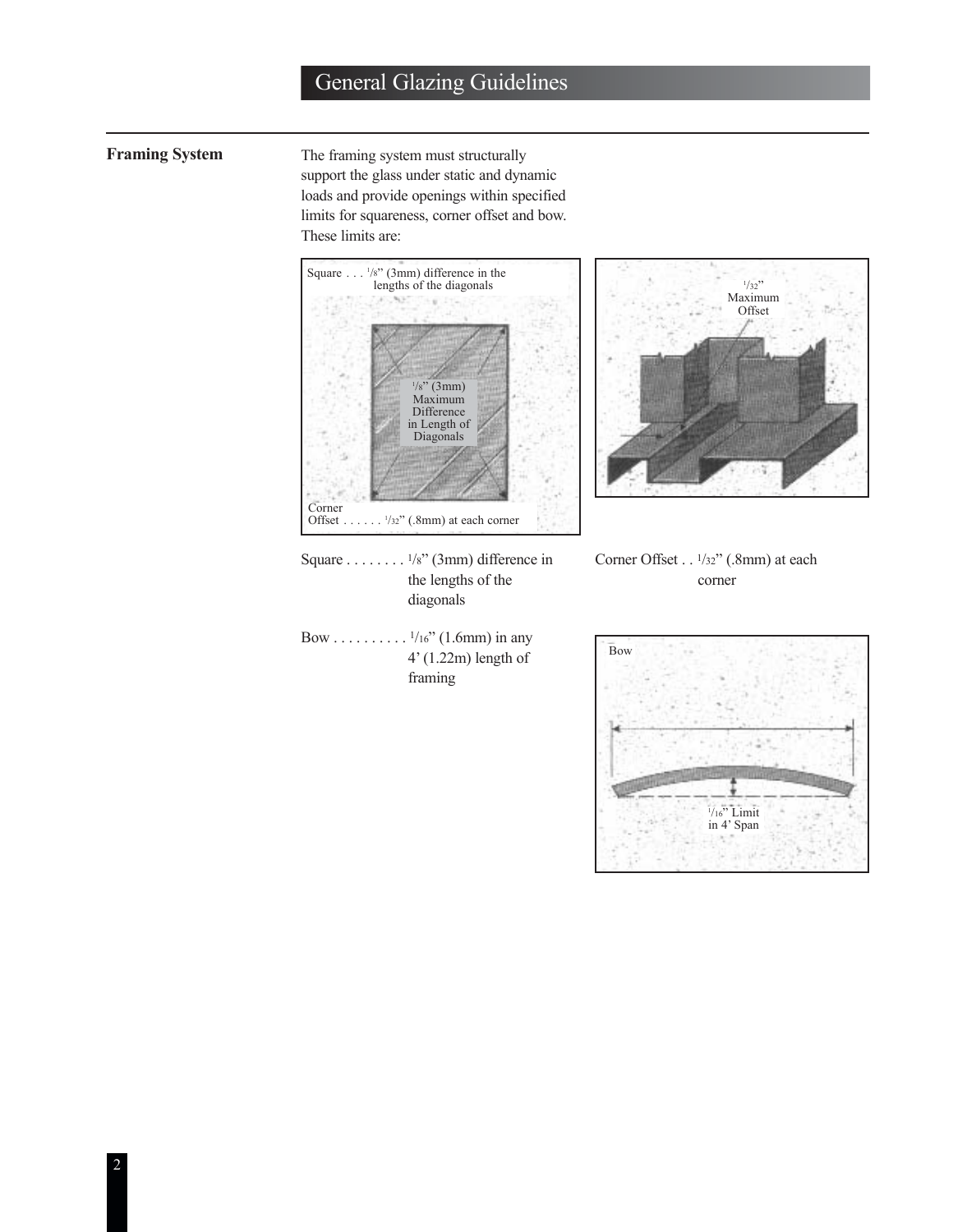The deflection of glass framing members under design loads must not exceed either the length of the span divided by 175 or ¾" (19 mm). The deflection of horizontal members due to the weight of the glass should be limited to minimize bite variations and thermal stress at the glass edge. For heat-absorbing and reflective glasses, a limit of the lesser of either 1/8" (3 mm) or 25% of the design edge clearance of the glass or panel below is recommended. Twisting of the sill member due to the dead load of the glass should be limited to 1° between ends and center to minimize mechanical bending stresses at the glass edge.





#### **Framing System Continued**



Anchors and expansion joints should be designed so that loads are not applied to the glass framing due to the thermal or mechanical movement of the structure. For a stick system, there should be a vertical expansion joint at every floor and preferably at a horizontal support member. Vertical expansion joints should be at glass corners and never placed along an edge of insulating glass.

Horizontal expansion joints should be placed either at each column line or within 30' (9.14 m) of each other, whichever is less.



#### **Anchors and Expansion Joints**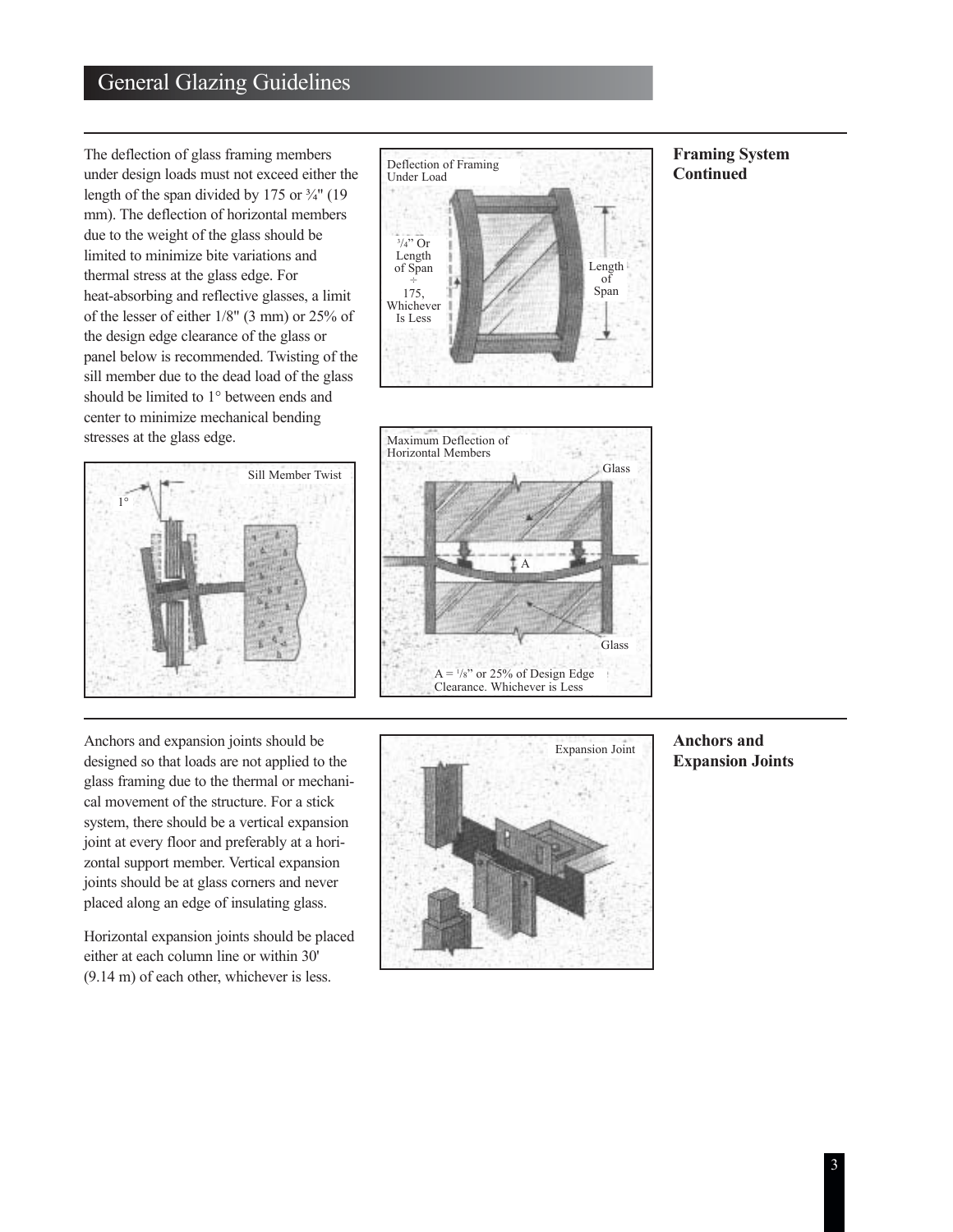#### **Recommended Clearances and Bite**

The glazing system should provide for minimum face clearances (A), edge clearances (B) and normal bite or cover (C) at the edge of the glass as shown in the table below. Adequate bite is required to provide a proper seal against infiltration of air and water. Excessive bite can increase thermal stresses at the glass edge, especially for reflective and heat-absorbing products, which could lead to breakage of annealed glass. The table below shows nominal bite recommendations which should be carefully adhered to in designing details and glazing systems

Inadequate edge clearance can result in glass damage by glass-to-metal contact. The chart shows the minimum edge clearance necessary to accommodate glass cutting and normal framing erection tolerances of  $\pm$ 1/16" (1.6 mm). When framing members or surrounding material such as steel and concrete are used, construction tolerances may be difficult to control and therefore the edge clearance should be increased appropriately.

Proper face clearance should be provided by a continuous cushioning material with a Shore A  $65 \pm 5$  durometer hardness, such as neoprene or equivalent. Intermittent face shims should not be used. The durometer range of continuous shims may vary depending upon the intended purpose. For example, a high durometer neoprene may be used to apply adequate pressure to a pre-shimmed glazing tape. All glazing



materials must be resilient, nonhardening compounds, tapes or elastomeric gaskets that will retain an adequate face clearance throughout the life of the project. When providing a watershed, the sealant or gasket should be limited to a maximum height of 1/16" (1.6 mm) beyond the sightline of the framing members to limit the thermal stress on the edge of the glass.throughout the life of the project. When providing a watershed, the sealant or gasket should be limited to a maximum height of 1/16" (1.6mm) beyond the sightline of the framing members to limit the thermal stress on the edge of the glass.

#### **Annealed Monolithic Glass (Clear, Tinted and Coated)**

| Glass         |                | Minimums   |                |            |    |            |    |  |
|---------------|----------------|------------|----------------|------------|----|------------|----|--|
| Thickness     |                | $A = Face$ |                | $B = Edge$ |    | $C = Bite$ |    |  |
| in            | mm             | in         | mm             | in         | mm | in         | mm |  |
| $3/32 - S.S.$ | 2.5            | 1/16       | 2              | 1/8        | 3  | 1/4        | 6  |  |
| $1/8$ - D.S.  | 3              |            | $\mathfrak{Z}$ |            |    |            |    |  |
| 5/32          | $\overline{4}$ |            |                |            |    |            |    |  |
| 3/16          | 5              | 1/8        |                | 3/16       | 5  | 5/16       | 8  |  |
| 1/4           | 6              |            |                | 1/4        | 6  | 3/8        | 10 |  |
| 5/16          | 8              | 3/16       | $\mathfrak s$  | 5/16       | 8  | $^{7/16}$  | 11 |  |
| 3/8           | 10             |            |                |            |    |            |    |  |
| 1/2           | 12             | 1/4        | 6              | 3/8        | 10 |            |    |  |
| 5/8           | 16             |            |                |            |    | 1/2        | 13 |  |
| 3/4           | 19             |            |                | 1/2        | 13 | 5/8        | 16 |  |
| $\frac{7}{8}$ | 22             |            |                |            |    | 3/4        | 19 |  |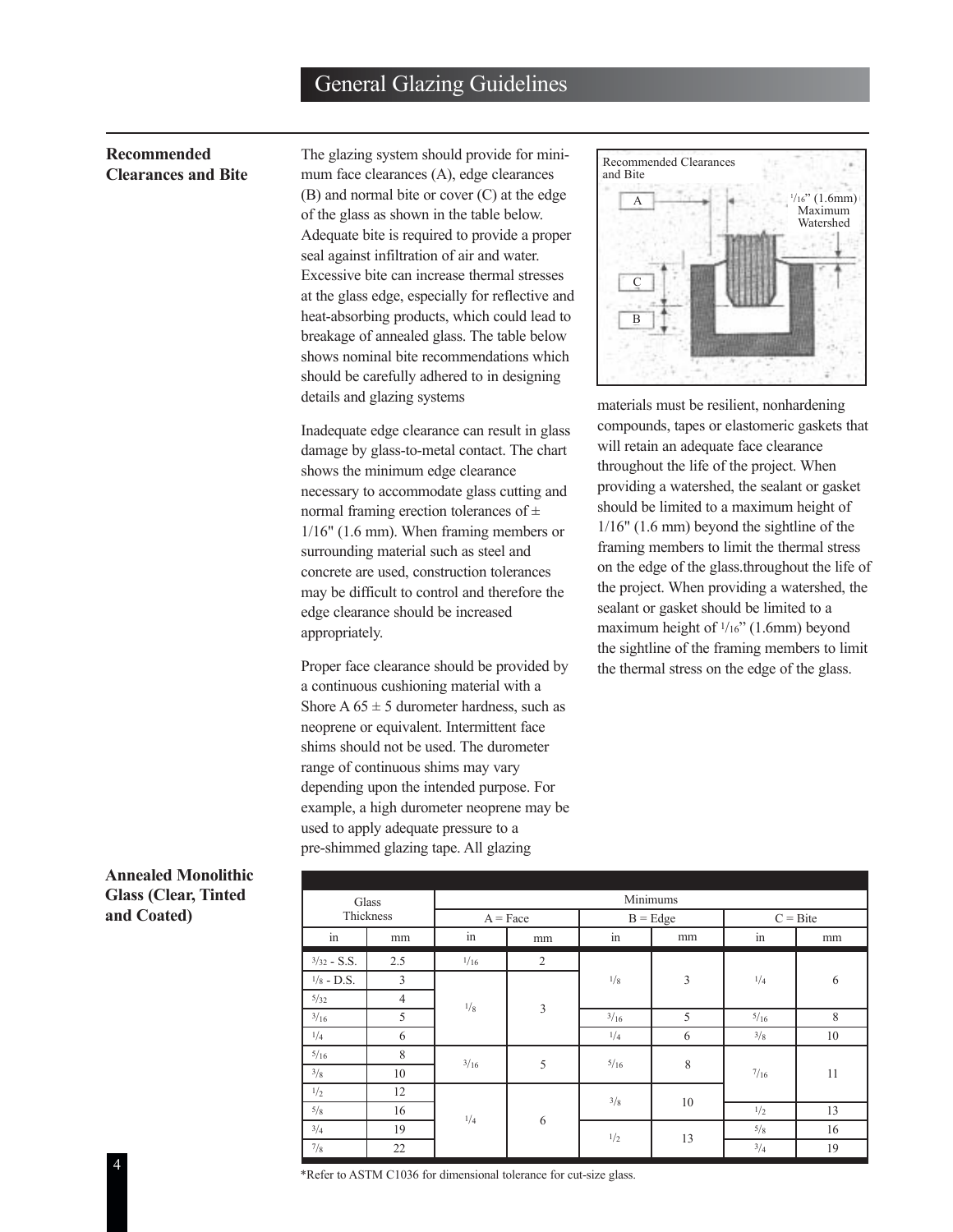| Glass         |                | Minimums   |                |            |    |            |    |  |
|---------------|----------------|------------|----------------|------------|----|------------|----|--|
| Thickness     |                | $A = Face$ |                | $B = Edge$ |    | $C = Bite$ |    |  |
| in            | mm             | in         | mm             | in         | mm | in         | mm |  |
| $3/32 - S.S.$ | 2.5            | 1/16       | $\overline{2}$ | 1/8        | 3  | 1/4        | 6  |  |
| $1/8$ - D.S.  | 3              | 1/8        | $\overline{3}$ | 1/4        | 6  | 3/8        | 10 |  |
| 5/32          | $\overline{4}$ |            |                |            |    |            |    |  |
| 3/16          | 5              |            |                |            |    |            |    |  |
| 1/4           | 6              |            |                |            |    |            |    |  |
| 5/16          | 8              | 3/16       | 5              | 5/16       | 8  | 7/16       | 11 |  |
| 3/8           | 10             |            |                |            |    |            |    |  |
| 1/2           | 12             | 1/4        | 6              | 3/8        | 10 |            |    |  |
| 5/8           | 16             |            |                |            |    | 1/2        | 13 |  |
| 3/4           | 19             |            |                | 1/2        | 13 | 5/8        | 16 |  |
| $\frac{7}{8}$ | 22             |            |                |            |    | 3/4        | 19 |  |

#### **Heat-Treated Monolithic Glass**

| <b>Insulating Glass</b><br>Unit Thickness |    |        | Minimums                 |        |    |        |    |
|-------------------------------------------|----|--------|--------------------------|--------|----|--------|----|
|                                           |    | Face A |                          | Edge B |    | Bite C |    |
| in                                        | mm | in     | mm                       | in     | mm | in     | mm |
| 1/2                                       | 13 | 1/8    | 3                        | 1/8    | 3  | 1/2    | 13 |
| 5/8                                       | 16 |        |                          |        |    |        |    |
| 3/4                                       | 19 | 3/16   | $\overline{\phantom{0}}$ | 1/4    | 6  |        |    |
| $\frac{7}{8}$                             | 22 |        |                          |        |    |        |    |
|                                           | 25 |        |                          |        |    |        |    |

#### **Double Glaze**  Insulating Glass **Insulating Glass**

| <b>Insulating Glass</b><br><b>Unit Thickness</b> |    |        | Minimums |        |    |        |    |
|--------------------------------------------------|----|--------|----------|--------|----|--------|----|
|                                                  |    | Face A |          | Edge B |    | Bite C |    |
| in                                               | mm | in     | mm       | in     | mm | in     | mm |
| 7/8                                              | 22 | 1/8    | 3.2      | 3/16   | 5  |        |    |
| $1^{1/16}$                                       | 27 |        |          |        |    | 1/2    | 13 |
| 11/4                                             | 32 |        |          | 1/4    | 6  |        |    |
| 13/8                                             | 35 | 3/16   | 5        |        |    |        |    |
| 19/16                                            | 40 |        |          | 5/16   | 8  | %      | 14 |
| 13/4                                             | 44 |        |          |        |    |        |    |

#### **Triple Insulating Glass**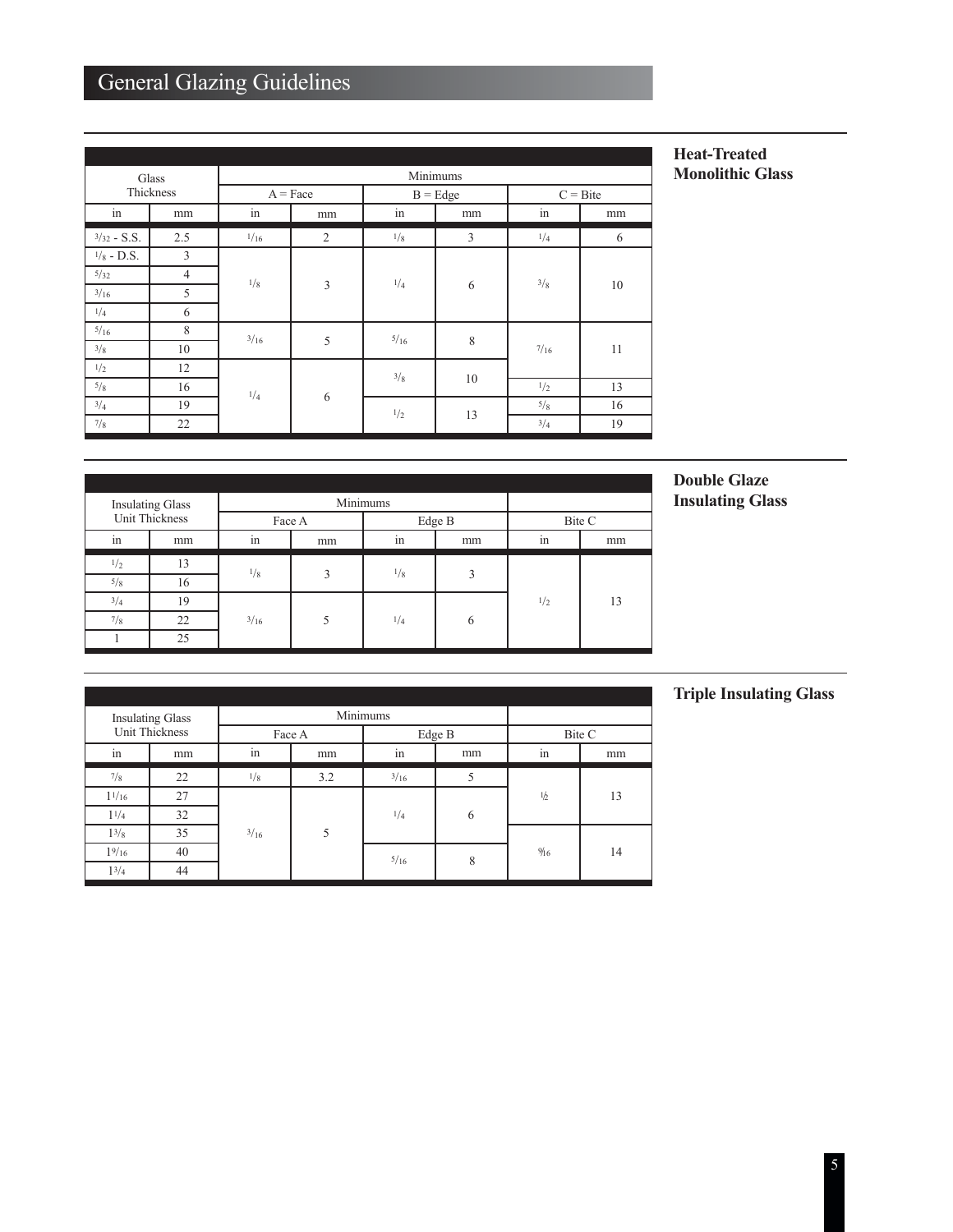#### **Setting Blocks**

Each lite of glass should be set on two setting blocks centered approximately at the bottom edge quarter points. When this is impractical, the end of the setting block can be moved within either 6" (152mm) or 1/8 the width of the glass from the vertical edge, whichever distance is greater. Blocks should always be an equal distance from the center of the glass. Neoprene or EPDM setting blocks should have a Shore A durometer hardness of  $85 \pm 5$ .

In a metal glazing system, the length of each setting block should be 0.1" for each square foot (27 mm per square meter) of glass area, but not less than 4" (100 mm).

All setting blocks should be of sufficient height to provide the minimum edge clearance for the type of glass being glazed and for the nominal bite recommended. Setting blocks should be 1/16" (2 mm) less than full channel width or positively located in the channel so they cannot be misaligned during



glazing. If setting block shims are required, they must be located under the setting blocks and have a durometer rating equal to or greater than that of the setting blocks. Failure to properly design and locate setting blocks can cause point pressures, bending stress, or glass-to-metal contact resulting in glass breakage or ponding of water, a primary cause of seal failure in insulating glass units.

#### **Weep Systems – Monolithic and Insulating Glass**

The glazing system must be designed so that water entering the glazing channel will be weeped out. Each window opening should have a minimum of three weep holes 3/8" (10 mm) in diameter or equivalent. The weep system should not be impaired by improper placement of setting blocks or weep baffles; instead, a void should be left between the edge of the glass and the glazing channel to avoid moisture being trapped. Failure to use a proper weep system or the improper application of sealants can lead to glass breakage, delamination of laminated glass products, or seal failures in insulating glass units.

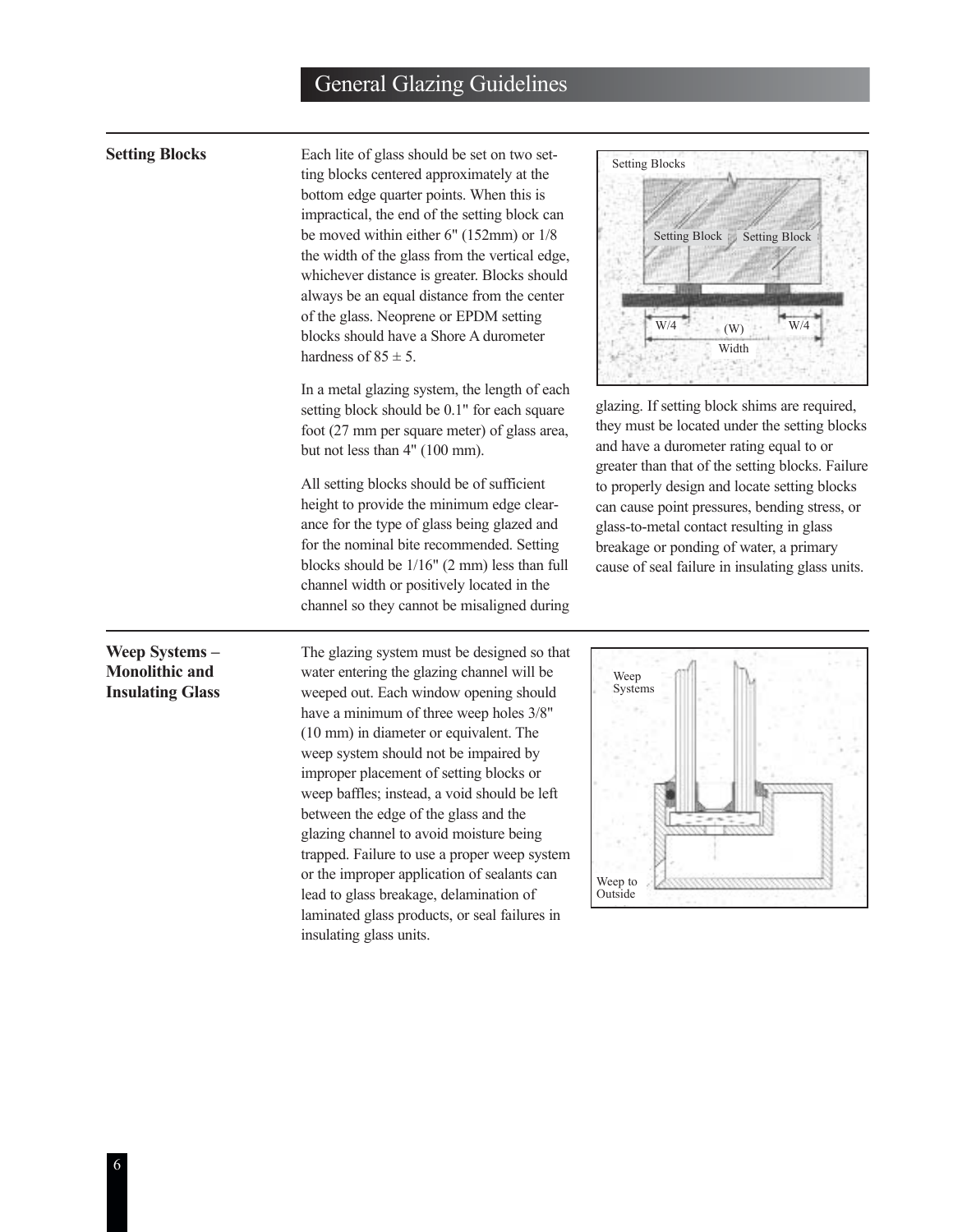Glass should be handled and glazed carefully to prevent edge damage. Care must be taken not to impact the glass edges on metal framing members or surrounding building materials during installation. Chips and impacts at the glass edge can be initially hidden in the glazing channel and later become break origins when the glass is exposed to normal thermal and mechanical stresses.Undamaged, clean-cut, factory edges or factory fabricated edges generally provide the strength needed for annealed glass products to withstand such stresses. Care must be exercised in design to provide a glazing system which will minimize the possibility of edge damage during installation.

Finished products such as insulating glass, tempered glass, heat-strengthened glass and annealed glass ordered in cut sizes should not be modified by further cutting, seaming

Glass should be centered in the opening vertically and horizontally. For glass in dry glazing systems, edge blocks should be used in each vertical jamb to prevent lateral "walking." Glass movement can lead to glass-to-metal contact and breakage. Shore A  $65 \pm 5$  durometer hardness neoprene is preferred. Each edge block should be at least 3" (76 mm) in length and may be placed anywhere along the jamb. A nominal 1/8" (3 mm) clearance should be allowed between the edge of the glass and the block to allow for glass, metal and erection tolerances.



or grinding. Corner edge damage can also occur when glass is rotated on a hard surface prior to glazing. It is recommended that a "rolling block" be used by glaziers to rotate the unit. The rolling block minimizes the chance of damage to the corner of the glass by distributing the glass weight along the edges rather than concentrating it at the corner.

# 1  $/_{8}$ " 3" Minimum Plus Channel Depth Edge Blocks

#### **Edge Blocks**

#### **Edge Damage**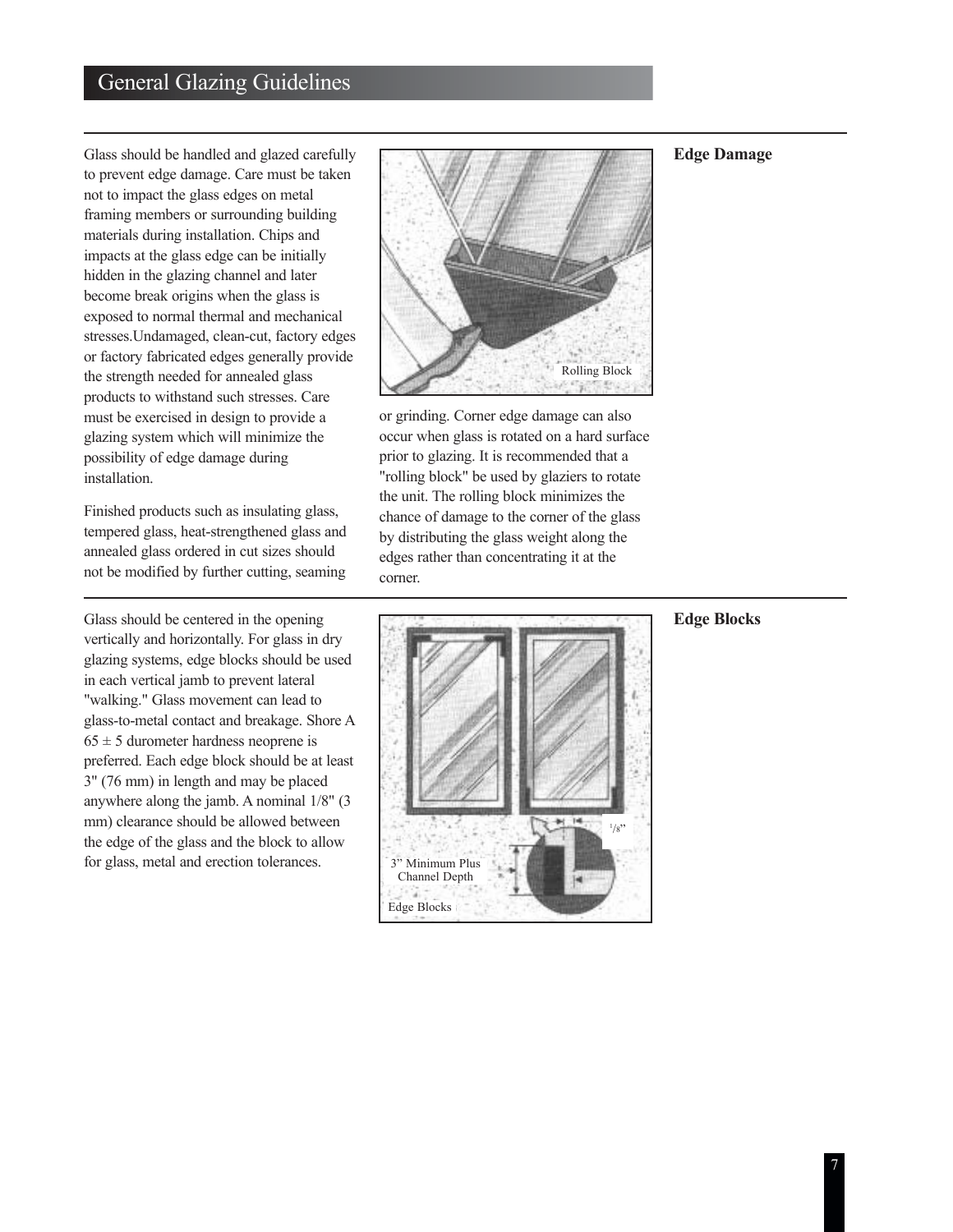#### **Damage to Glass Surfaces**

Glass is a durable product with weathering properties superior to those of most other building materials. The surface of glass may, however, become accidentally damaged during transport and installation. One cause of surface damage is sparks from welding. Glass near welding operations should be protected. Also, wind-blown objects and roof gravel can be blown into glass, thus causing surface damage. This type of damage can lead to surface degradation and possible breakage. Other sources of glass surface damage are alkaline materials and oxidizing steel. Run-down from these materials may be deposited on the glass and stain the surface. Frequent cleaning of glass surfaces during construction and after completion may be necessary.

Glass must be properly stored to avoid wetting and drying cycles. A prolonged wet condition can cause staining or etching of the glass surface. Glass in cases should be stored in dry, well ventilated areas. On a job site, the cases should be stored, elevated off the floor, toward the building interior, and protected from all moisture. Glass stored out of the case should always be stored with interleaving or spacing between the individual lights of glass.

To prevent glass surface staining, the head of all frames should incorporate a small projecting lip or recess to direct rain water away from the glazing below. When rain water washes over upper building levels it picks up dirt and other contaminants. In new construction, this water can become very alkaline from concrete floors or from precast concrete panels. Glass staining can easily occur if run-down water is allowed to dry on the glass and deposits are allowed to remain for an extended period of time.

Frequent washing of glass, especially during construction is recommend to prevent staining.

For additional information, refer to Technical Bulletins:ATS 104, Protecting Flat Glass Surfaces; Technical Bulletin ATS 144, Manual Washing of Clear and Tinted Glass; Technical Bulletin ATS 169 Glazing Guidelines for Pilkington **Activ™** Self-Cleaning GlassATS 181, Washing Pilkington **Eclipse Advantage™** Reflective Low-E GlassATS 176, Handling, Inspecting, Fabricating & Glazing Pilkington **Eclipse Advantage** Reflective Low-E Glass.

| <b>Additional Glazing</b><br><b>Guidelines for</b><br><b>Monolithic Pilkington</b><br><b>Eclipse Reflective Glass</b> | When coated or reflective glass surfaces are<br>exposed to high traffic areas care must be<br>taken to avoid contacting the coated surface<br>with abrasive materials or glass-to-metal<br>contact that can damage the coated glass<br>surface.                                                                                                                                                                                                                                             |                                                                                                                                                                                                                                                                                                                                                                  |  |  |
|-----------------------------------------------------------------------------------------------------------------------|---------------------------------------------------------------------------------------------------------------------------------------------------------------------------------------------------------------------------------------------------------------------------------------------------------------------------------------------------------------------------------------------------------------------------------------------------------------------------------------------|------------------------------------------------------------------------------------------------------------------------------------------------------------------------------------------------------------------------------------------------------------------------------------------------------------------------------------------------------------------|--|--|
| <b>Additional Glazing</b><br><b>Guidelines for</b><br><b>Insulating Glass</b>                                         | 1. In dry glazing systems, compressive<br>pressure on the glass edge should be a<br>minimum of 4 pounds per linear inch $(71.5 g)$<br>per mm) of edge to assure an adequate seal.<br>The pressure on the glass edge should not<br>exceed 10 pounds per linear inch (180 g per<br>mm). Excessive pressure on the glass can<br>increase mechanical stresses and contribute<br>to glass breakage.<br>2. Glazing materials must be resilient, non-<br>hardening, nonbleeding compounds, tape or | approved by the insulating glass<br>manufacturer before they are applied.<br>3. Glazing compounds must not be thinned<br>with chlorinated solvents (dry cleaning<br>fluids) or benzene-related compounds such<br>as toluene.<br>4. When a heel or toe bead is necessary,<br>compatibility between this material and the<br>insulating unit sealants is required. |  |  |
| 8                                                                                                                     | elastomeric gaskets. All materials should be                                                                                                                                                                                                                                                                                                                                                                                                                                                |                                                                                                                                                                                                                                                                                                                                                                  |  |  |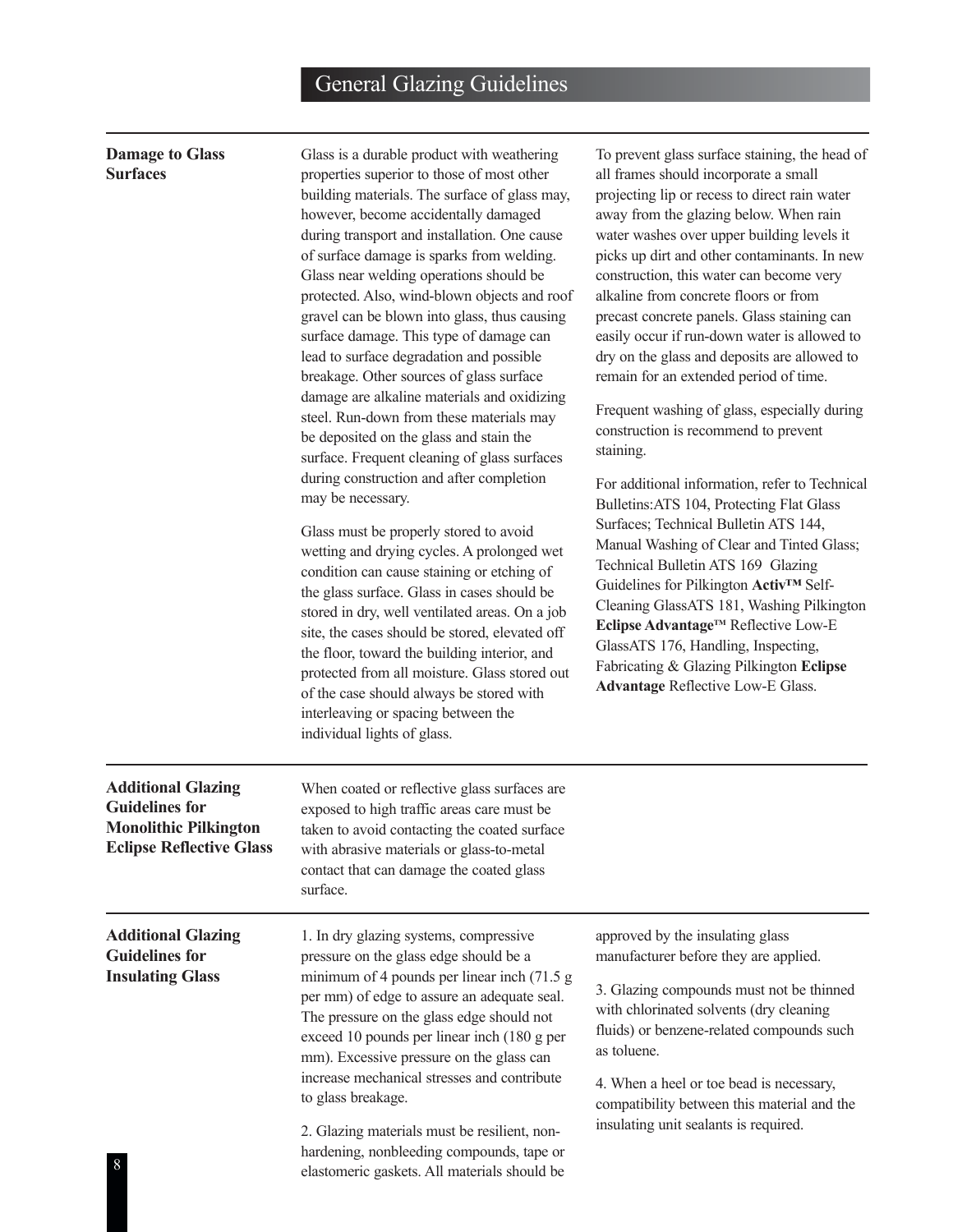The designer of structural silicone glazing systems should be aware that not all glass products can be used in this type of system due to compatibility limitations of silicone sealants with certain insulating glass sealants and some laminated glass interlayer materials. Consult the sealant manufacturer for information concerning the compatibility of glass and silicone for structural silicone glazing. Also, the silicone manufacturer must be contacted for approval of neoprene, EPDM or silicone spacer formulations for optimum joint configurations, for assurances

Typical Monolithic Sill Detail 1 /4" P.C. Structural Silicone 1  $\sqrt{4}$ " Continuous Compatible Silicone Spacer (Shore A  $60 \pm 5$ ) 20 Minimum  $\frac{1}{4}$ " Interior Metal Stop  $\frac{1}{4}$ Setting Block Note: Setting Blocks to Be Preformed Silicone.

of silicone strength in the application, and for recommendations for proper adhesion to glass support members. The glazing contractor must design adequate joint dimensions for each application.

The designer must remember that structural silicone sealants may be incompatible with the sealants used to manufacture certain types of insulating glass. Incorrectly designed or applied sealants will lead to premature failure of the insulating glass units and certain glass films.

Continuous Silicone Spacer (Shore A  $\bar{60} \pm 5$ ) Minimum  $\frac{1}{4}$  $\frac{1}{4}$ 1  $/4"$ 1 /4" Structural Silicone Interior Metal Stop Typical Monolithic Jamb or Head Detail

**Additional Glazing Guidelines for Structural Silicone Glazing**

The information in this brochure is subject to change. Consult your local Pilkington representative for further information relevant to your particular product needs.

The information contained in this and other Pilkington publications is offered for your assistance in the application of flat glass products, but DOES NOT CONSTITUTE A WARRANTY OF MERCHANTABILI-TY OR FITNESS FOR ANY PARTICU-LAR PURPOSE. Actual performance might vary in particular applications. You should contact the Pilkington Architectural Technical Services Department concerning particular product applications.

PILKINGTON MAKES NO WARRANTY OF MERCHANTABILITY, NO WARRANY THAT THE GLASS IS FIT FOR ANY PARTICULAR PURPOSE OR USE AND NO OTHER WARRANTY, EXPRESS OR IMPLIED.

**Additional Information**